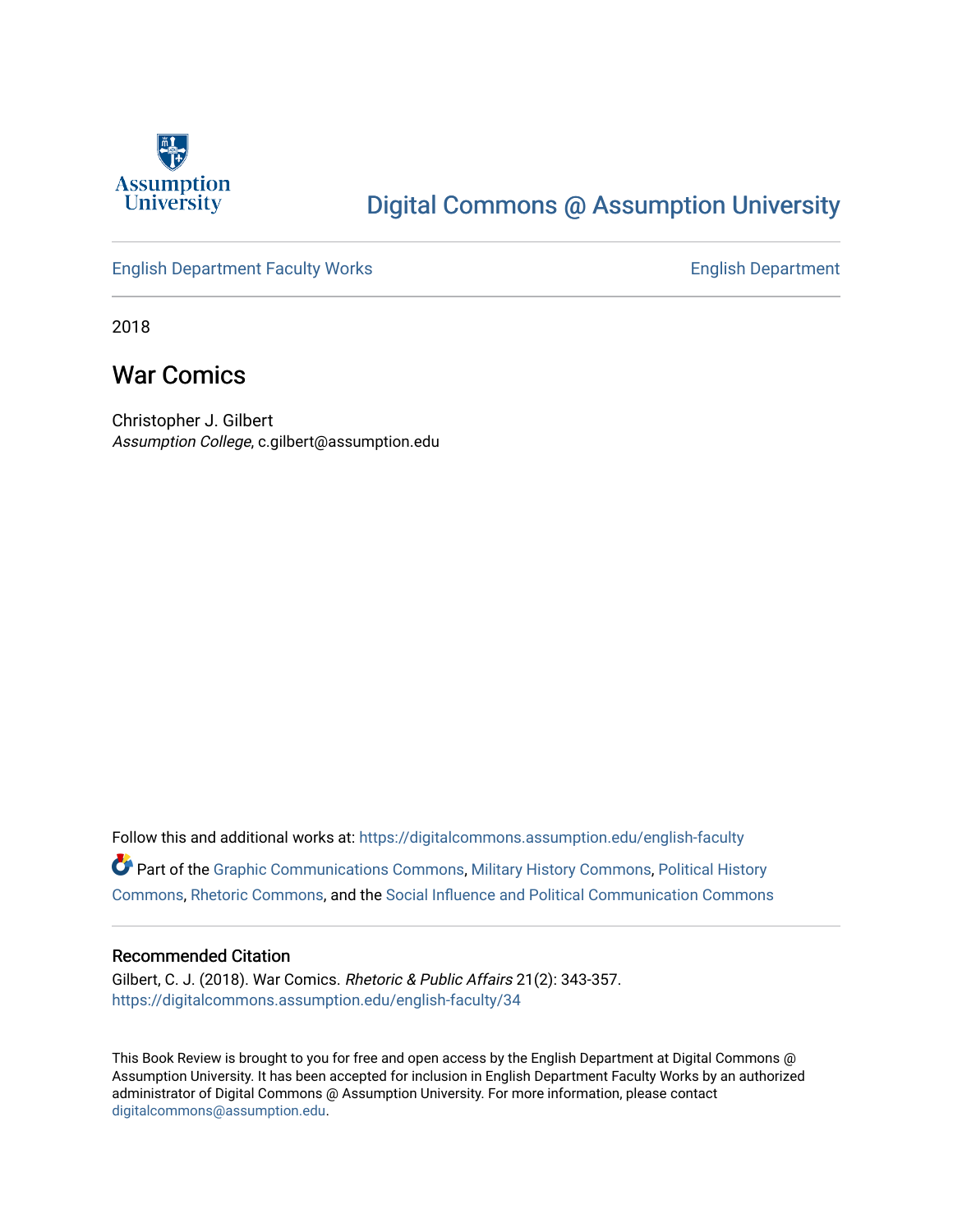#### REVIEW ESSAY

# WAR COMICS

CHRISTOPHER J. GILBERT

- *Comics and Conflict: Patriotism and Propaganda from WWII through Operation Iraqi Freedom.* By Cord A. Scott. Annapolis, MD: Naval Institute Press, 2014; pp. 224. \$49.95 cloth.
- *The Comic Art of War: A Critical Study of Military Cartoons, 1805–2014, with a Guide to Artists.* By Christina M. Knopf. Jefferson, NC: McFarland, 2015; pp. 252. \$39.95 paper.
- *Disaster Drawn: Visual Witness, Comics, and Documentary Form.* By Hillary L. Chute. Cambridge, MA: Belknap Press of Harvard University Press, 2016; pp. 376. \$35 cloth.

The Sam has a furrowed brow. His eyes have lost their twinkle,<br>and his skin, his clothing, indeed his entire disposition is worse for<br>the wears of war. He looks wearier than he once did—almost<br>ragged. Yet his visage is sev and his skin, his clothing, indeed his entire disposition is worse for the wears of war. He looks wearier than he once did—almost ragged. Yet his visage is severe and resolute, although he no longer points fıngers. "Get off that throne!" he proclaims, with lips sealed. In his hand is a pistol. It is pointed at you.

This image appeared on the cover of *Frank Leslie's Illustrated Newspaper* (*Leslie's Weekly*) in December 1917.<sup>1</sup> The paper predates the Civil War.

*CHRISTOPHER J. GILBERT is Assistant Professor of English at Assumption College in Worcester, Massachusetts.*

<sup>© 2018</sup> Michigan State University. All rights reserved. Rhetoric & Public Affairs Vol. 21, No. 2, 2018, pp. 343–358. ISSN 1094-8392.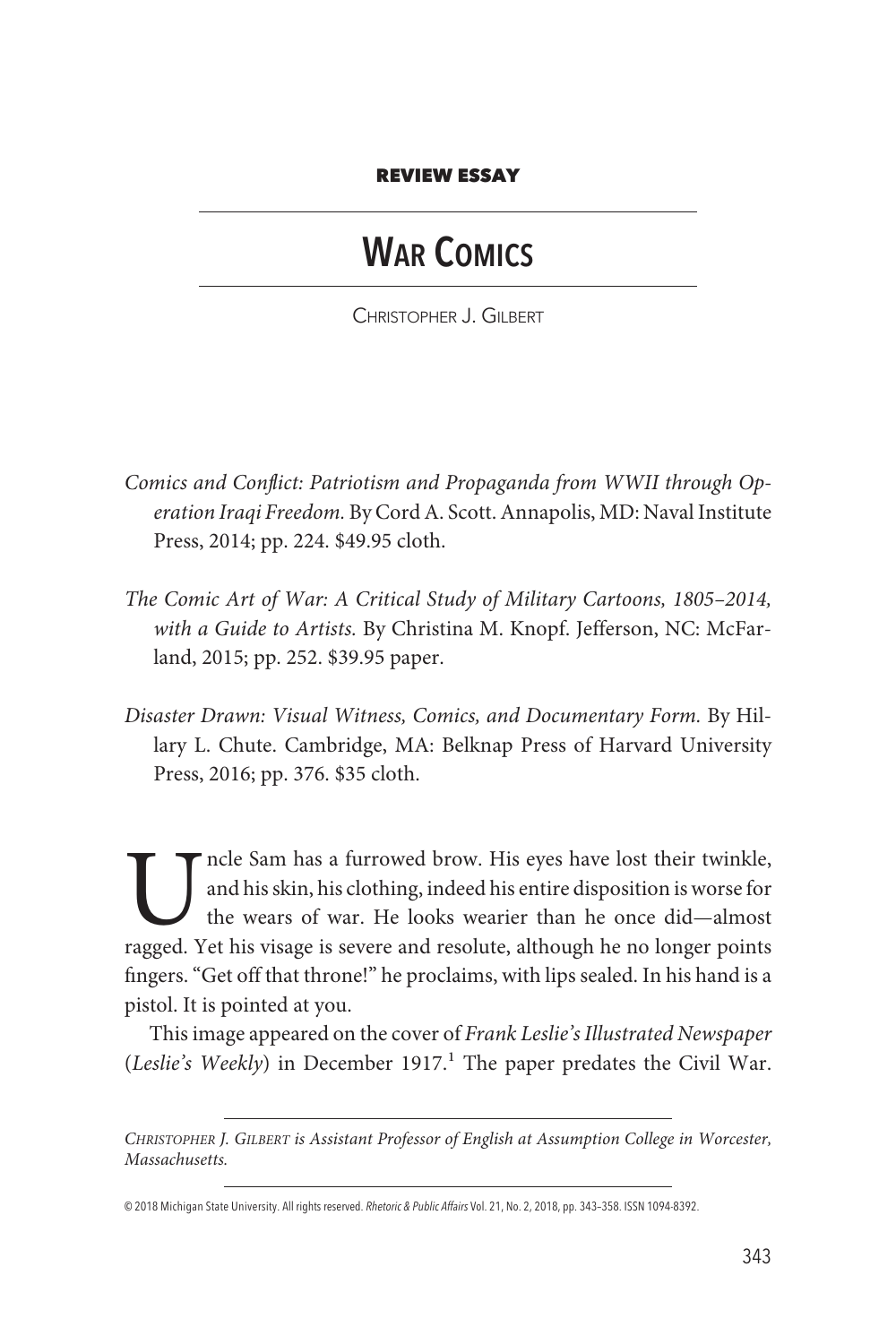During World War I, it produced an entire series under the heading "The War in Pictures," of which the gun-wielding Uncle Sam is a part. Uncle Sam imagery typifıes the historical role of comics in capturing wartime civic responsibilities, iconographies of war cultures, and the simple truth of armed conflict and violence. These factors, and more, have origins in the nineteenth-century editorial cartoons of Thomas Nast, such as one picturing Uncle Sam riding atop a snail (labeled "45th Congress") with a scowl on his face and the payroll for the Army and Navy in his arms. By World War II, Uncle Sam was a reincarnation of the American Spirit (from a soldier slain in the Revolutionary War) and a character of Will Eisner's *National Comics* in the early 1940s, then later a supporting member of the 1970s series *Justice League of America*. Two of Uncle Sam's earliest superpowers were Liberty and Freedom, the roots of what Martin E. Marty might call the civic religion of an American way of life. Put simply, comics are not only embedded in histories of war; wars, too, mingle with the rhetorical history of comics.

Each book under review here engages comics and their artful portrayals of everything from tired stereotypes of Americanism to the diffuse traumas of war. Each book also shows how comics shift the register from demonstration to documentation. This essay is therefore concerned with how comics serve as records of war. However, these books do not approach records solely as bare facts or accounts of bygone proceedings but also as proofs of consequences and implications. To throw war into comic relief is to call combat to mind, to revisit it, and to etch its impressions into visual-verbal form. Comics make up a tradition of showing forth what otherwise might not be said or seen, blending reality with fantasy and humor with humorlessness. I argue that comics of warfare constitute records of pain, propaganda, and combat experiences had by those on the home front and those on the frontlines. But to see these records is, fırst, to see what Hillary L. Chute calls the "visual idioms" that make up the graphic matters of comics and their rhetorical expressions.

### PARDONED EXPRESSIONS

A comic license allows for frank and even profane depictions under the cover of the expression "just joking." Comics, too, are pardoned for portrayals of truths that seem to transcend, if not descend into, harsh realities.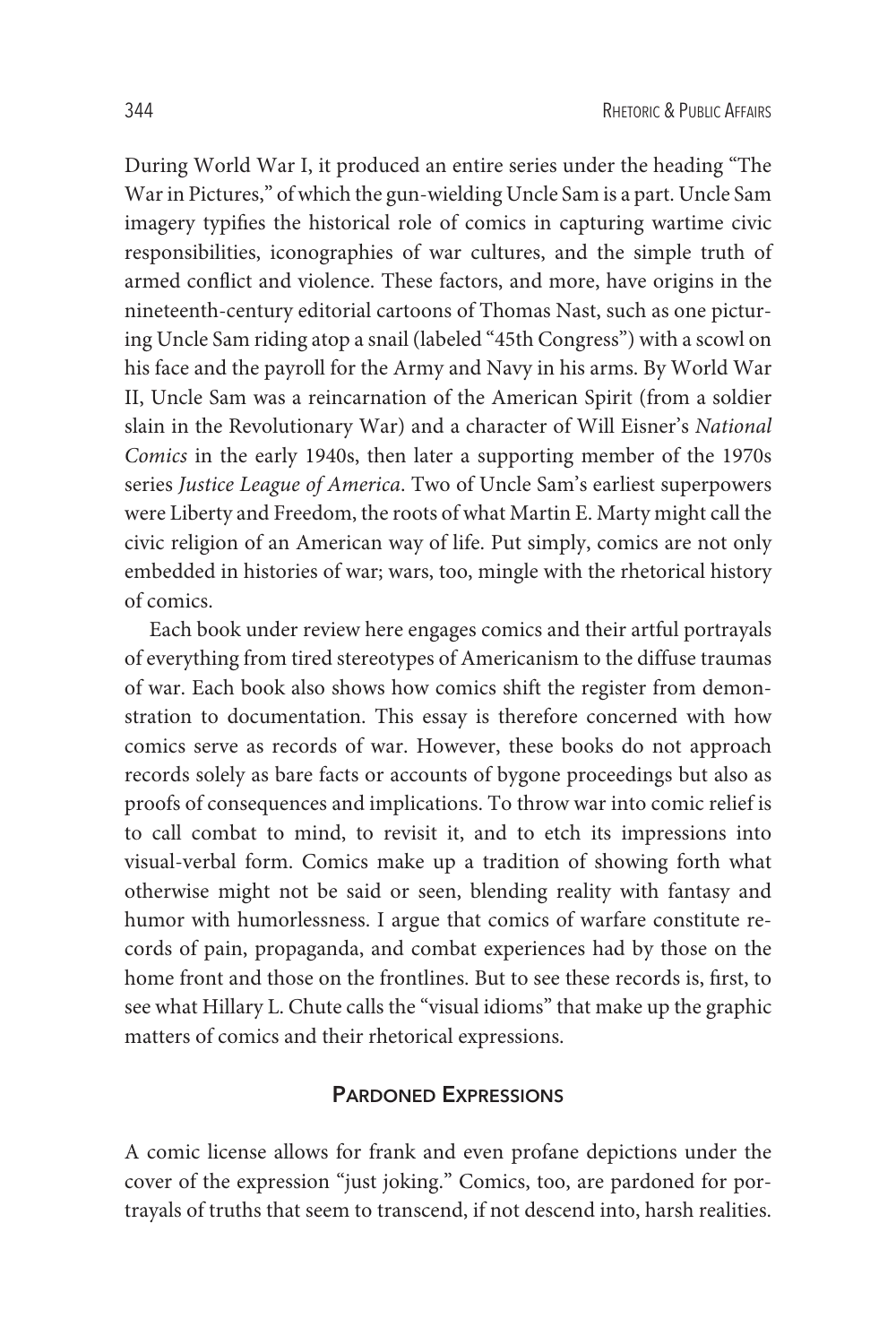As Chute puts it: "Comics is not illustration—it is not about accuracy in rendering—but rather is a type of expressive language" (72). This is particularly the case in times of war, which epitomize SNAFU.<sup>2</sup>

Graphic imagery is endemic to warfare. Chute traces it back to scenes from the *Iliad* imprinted on vases during the Attic period of ancient Greece. More specifıc to the United States, World War II brought the so-called Golden Age of Comics. The Cold War saw magazines regularly featuring cover pictures like one from *Time* on July 2, 1951, which shows the Pentagon as a "fıve-sided brain" with the body parts and regalia of Army and Navy offıcers, and a coil of red tape insinuating the coordinated security efforts under McCarthyism. At the same time, cartoonist Herblock was mocking a "freedom-from-fear" ethos and the hypocrisy of "Tail-gunner Joe." In January 1962, the cover of *Life* imagined nuclear fallout with cross-section artwork of an urban "community shelter," advertised as the best of atomic age accommodations. More recently, in July 2008, a cover of the *New Yorker* drew on rumors that then presidential candidate Barack Obama was a Muslim (if not a domestic terrorist) with a sketch of him standing in the Oval Offıce dressed like Osama bin Laden. The future fırst lady, Michelle, is next to him in military garb, fıst-bumping her husband while an American flag burns in the fıreplace behind them. A year later, there was *Barack the Barbarian*. In December 2016, newly elected President Trump was satirized in *Dark Knight III: The Master Race* as a foolish sage in the war against Kryptonians. Each of these images bespeaks how comics writ large do with words and pictures what other visual genres cannot: make records of warfare that turn witnessing into a *post hoc* rhetorical art. Comics draw out tensions between the actualities of warfare—from cultural embattlements to armed conflict—and what is actually seen or known about them. In other words, comics evince the "fantasies, nightmares, and delusions" (Scott, ix) that fılter through public judgments of warring pasts and of future fıghts that will surely come to fruition despite (or *to* spite) our councils of war.

There are multiple genres of comics. These include books, strips, graphic novels, editorial cartoons, underground comix, and manga. Notably, any comic's creation is, at base, a *drawn* means of rhetorical expression. Or, better, it is the product of "vocabularies of the visual-verbal" (Knopf, 6), whereby words can be drawn and pictures can be written.<sup>3</sup> Comics studies comingle with image studies, display rhetorics, and visual semiotics, not to mention Martin J. Medhurst and Michael A. DeSousa's foundational work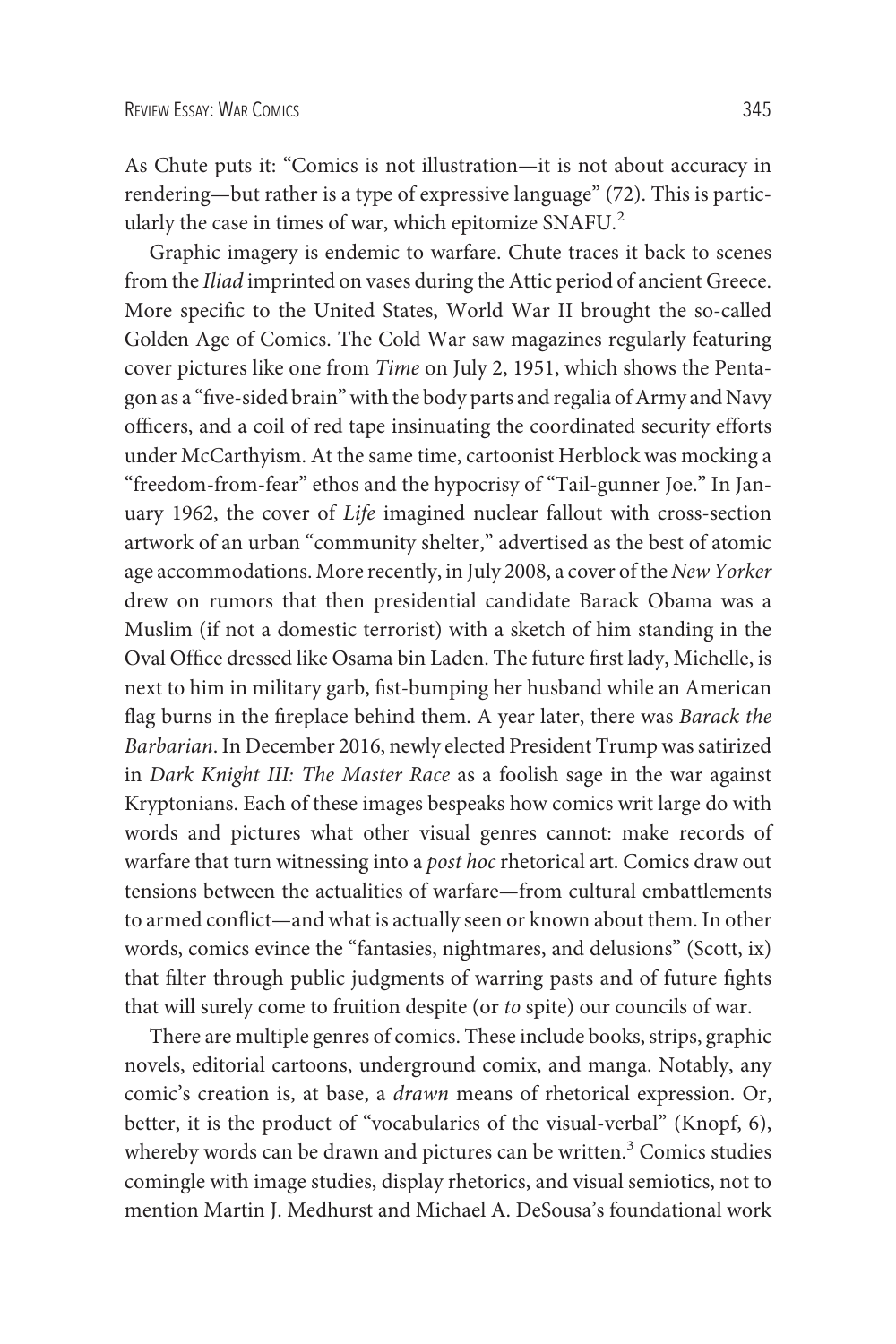on the visual rhetoric of political cartoons as modes of "graphic persuasion" (in both senses of the term).<sup>4</sup> Increased attention has been paid to imagery in war reportage. Following Chute, Knopf, and Scott, the comic's record of war is less about coverage or description than documentation. Comics provide artful depictions of events. They also issue vivid, even explicit, displays from which judgments can be drawn.

There are two key ways that all three authors characterize comics-style recording. One is storytelling. The other is enthymematic impression. Chute offers the most complete take on drawn acts of witnessing. For her, witnessing is about seeing as well as putting observations on view (71). Comics artists "witness" inasmuch as they express what others might not see. When they witness war, they show forth ways of seeing that might not be present in prevailing plotlines and proofs. Their narrativity is therefore in their renewal of war imagery, which is why Chute aligns "documentary comics" (5) with "the presentation of evidence" (2, 18). The comics form, she argues, combines artifıcial, artful, and artifactual elements in various acts of "counterinscription" (4), "countermarking" (136), and "counterarchiving" (205). Together, these amount to a sort of disjunctive "countervisuality" (136, 140). Chute hearkens to such scholars as Tom Gunning, Elaine Scarry, Susan Sontag, and Michael Taussig to suggest that drawing disaster is part and parcel of documenting warpaths that are marked by "the unrepresentable" and "the unimaginable" (17). Put differently, comics artists disrupt "how people remember and reenact their own histories" and witness war by confronting inadequate records (263).

Comic "documentarians of wartime atrocity," Chute says, turn the immediacy and intimacy of war reportage into opportunities for inhabitation (41). Take the representative works of Jacques Callot and Francisco Goya. In Callot's *Les Grandes Misères et les Malheurs de la Guerre* (1633) and Goya's *Los Desastres de la Guerra* (created between 1810 and 1820, published in 1863), reader-viewers are urged to encounter "the *act* of looking and witnessing" what Sontag might dub the pain of others by "looking and looking at others looking upon horror" (59, 60). The same is true of Henry Darger's 15,000-plus-page otherworldly graphic novel, *In the Realms of the Unreal*, which was motivated by Darger's witness of a harrowing photograph of Elsie Paroubek, a Czech American girl who was kidnapped from her Chicago home in 1911 and subsequently murdered. Works like those of Callot, Goya, and Darger enliven the all-too-strange truths of "fıctional"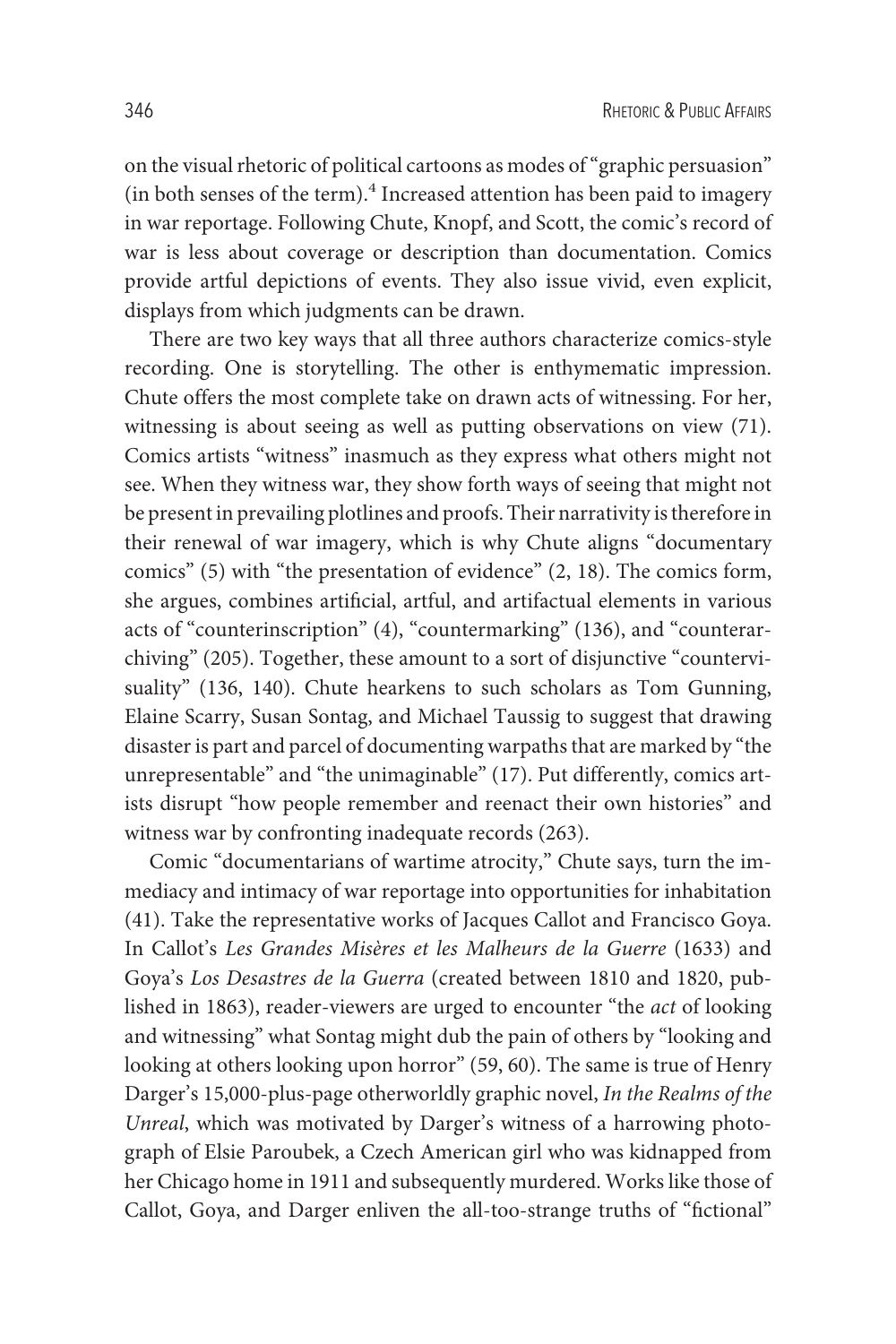accounts and, likewise, typify the capacity of documentary comics to impel an audience to reprocess or even relive the complexities (and cruelties) of human conflict. Of course, they also illuminate a lack in Chute's argument, namely, regarding her idea that comics (unlike, say, photographs) are "at once static and animate" (16).<sup>5</sup> Chute turns to Barthes's theory of a "third meaning" (or "obtuse meaning") that emerges out of relations between audiences, texts, and images. But she seems to ignore "anchorage" and "relay" as key Barthesian terms for explaining how attention is directed or how atrocity is dispatched in the interplay of comics' words and pictures. Chute—echoing the work of scholars like Laurie E. Gries and W. J. T. Mitchell—proclaims that comics provoke alternative viewpoints that show image-making for its tensile, proliferative, and dispersed practices (84). To rephrase Barthes from "The Rhetoric of the Image," comics might actually compel *charivari*, or a clash of experiences in the plentitude of visualities.

Here is where Scott's take on "comic illustrations" (1), and specifically "war-themed comics" (x), fılls out Chute's thesis about witnessing. As Scott states, the comics genre "was never intended to be strictly accurate in a documentary sense" (2). It was, however, established as a means of looking at histories and historical war traumas "obliquely" (3). Principally in comic books dealing with war, Scott observes the blurry "lines between entertainment, reportage, and propaganda" (19). From Superman to Captain America, he argues, one can witness "traditional story lines, enemies, and formats" in images of things like American ideals, national character, civic duty, stereotypes (and archetypes) of good and evil, and fantasies of superheroism (78). For Scott, these images recur in modern history because comics tend to reappropriate visual tropes and topics in combat narratives as well as to mimic a "documentary style" that captures "patriotic conceits" in journalistic aesthetics and the historical attitudes of war cultures (135, 136). Comics are not all that different from much propaganda and many pictures of war, at least in leitmotif.

Where Knopf diverges a bit in her approach is in the focus on "comics drawn by warriors" (13), such as World War II veteran Bill Maudlin. According to Knopf, inside jokes about war provide privileged information about American militarism, including the everyday lives of service members, hierarchies within the military establishment, foreign operations, friend-enemy relationships, racial and sexual politics, combat geographies, and overarching effects of warfare. Knopf argues that military comics artists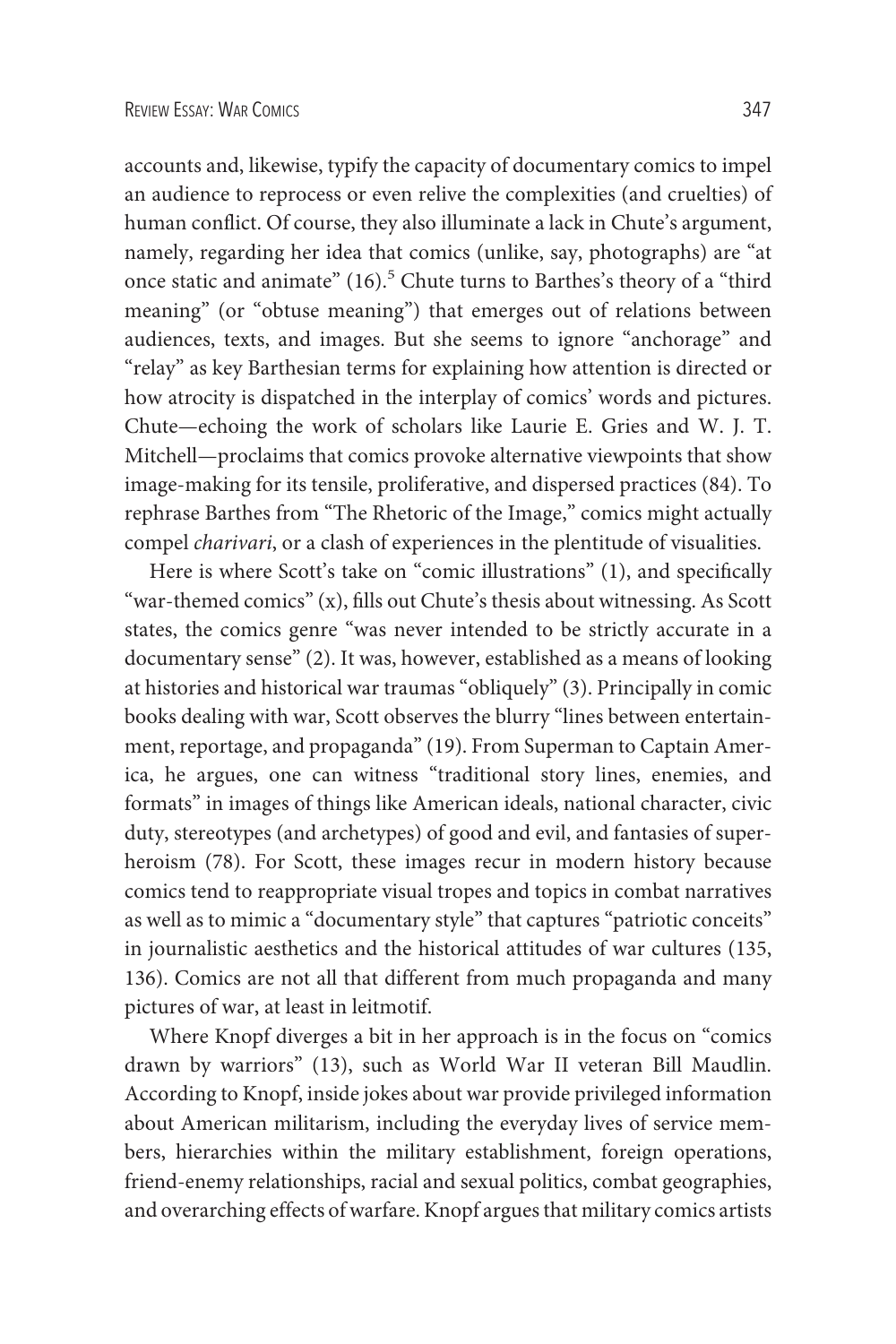have made regular soldiers into double agents of the citizenry, serving their country while also reporting on the "meta-rhetorical vision of the military" (153). Knopf sees these comics for the stories they aggregate into myriad rhetorical visions, which she highlights through a collection of fantasy theme analyses of the abovementioned topics.<sup>6</sup> Fantasies, for Chute, reflect the capacity of comics to disrupt the lure of representational reality. Scott observes how comics can make fantasy spaces into sites of engagement rather than escapism. For Knopf, one can extrapolate the idea that both insider and outsider comics artists are capable of laying the realities and fantasies of war bare when they elicit new imaginations. Dr. Seuss once quipped that fantasy is derived from looking through "the wrong end of a telescope."<sup>7</sup> The paradox is that a "gritty realism" gets magnifıed in so many comics fantasies (Knopf, 2). After all, to telescope is actually to condense, minimize, or constrict.

Comics rhetoric ultimately boils down to Töppfer's Law: the character of human beings and their (mis)adventures are best understood through crude artistic proofs. "Broken lines," says David Kunzle, "are suffıcient to render expression and character."<sup>8</sup> So it is that war elicits so many broken comics with imagery of its personal (or physiognomic) and public (or cultural) impacts. Hence the complicated truths in their "plain" style of documenting the explicit—or *graphic—*details of warfare, to which I now turn.

## BROKEN RECORDS AND DOCU-TRAUMAS<sup>9</sup>

In a 2009 TED Talk entitled "The Visual Magic of Comics," Scott McCloud argued that comics help people get closer to real life by "reentering the world" with an ability to see it differently.<sup>10</sup> This reentry is encouraged in part because "the comics form carries out major and minor acts of hypostatization," breaking up diegetic assumptions of narrative cohesion and trading in "ruptures of visibility."11 On the one hand, such disruptions (or, in Chute's terms, disjunctions) celebrate a fractured "visual record of truth."<sup>12</sup> On the other, they point to the traumatic experiences and rhetorical forces of witnessing embedded in recollections of things (un)seen, (un)said, (un)known, and (un)imagined. Important synergies in these books revolve around the realness of war traumas that need to be sorted through, taken in, and worked out. In fact, it is the real experiences of war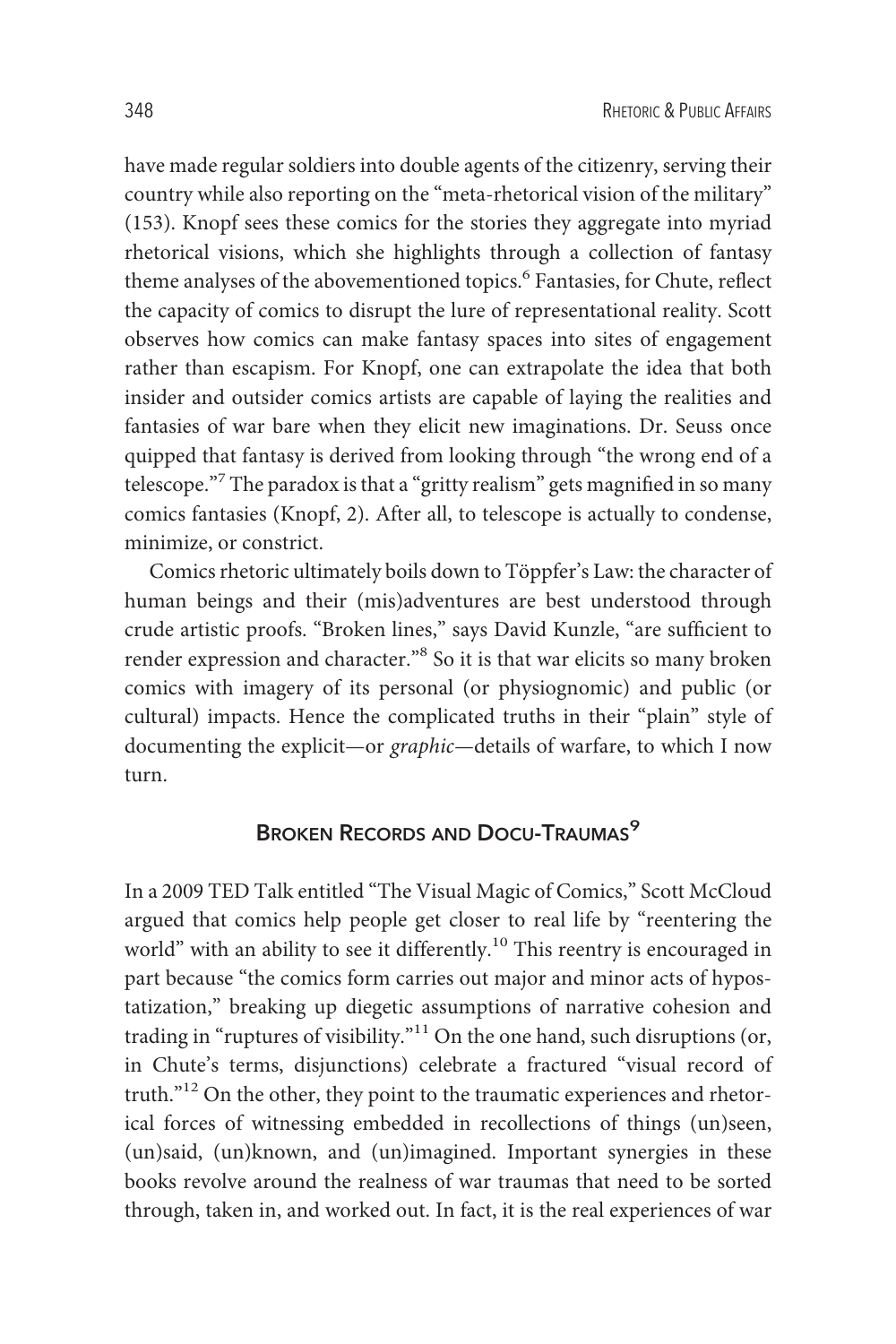that goad any number of good reasons to reconsider comics witnessing as a rhetorical activity very often carried out by onlookers twice removed. War comics bear witness as much as they *bare* witness. And they do so by toeing the not-so-subtle line between glory and grief.

According to Chute, 1972 was a turning point in comics history. This was the publication year of Keiji Nakazawa's *Ore Wa Mita* (*I Saw It*), which gave way to the manga series *Barefoot Gen: A Cartoon Story of Hiroshima*. The series takes a critical look at Japanese imperial militarism and Americanstyled warfare around the atomic bombing of Hiroshima. It was also, for Chute, a foundational moment for "documentary comics of witness" (112). Nakazawa's work normalized comics that lend visuals to traumatic feelings harbored by artists and, by extension, witnessed by those who either were not there or lack a faculty for drawing out their own recollections. Comics thus pronounced the nonfıctional, expressive documentation of evidence *within* the bodies of survivors (as psychical or physical sufferance) and in *outward appearances* like corporeal disfıgurements and even geographical destruction. Chute goes so far as to suggest that corporeality is a connecting point for audiences to comics content, animating the mark left by an artist and the impression made on anyone who encounters it (178). As Sara Ahmed argues, marks record the "intensifıcations of feeling" by reshaping relationships between bodies and structures of knowledge when impressions "become see-able."<sup>13</sup> Nakazawa made his mark with a main character of *Barefoot Gen*, the badly burned artist, Seiji Yoshida, who scrambles to sketch bodies in an effort to document death. Comics documentaries make certain war traumas seen by marking them *as* seen.

Chute furthers the case for such traumatic markings in her discussion of Art Spiegelman's epic graphic novel, *Maus*. The disjunctures and tensions apparent in collisions of "the representational and the nonrepresentational" (186) are apparent in the very ill logic of a "death camp" as at once a place for habitation (however temporary) and a site for human extermination. Chute posits witnessing as a dual sense of being there and experiencing trauma along with others. *Maus*, she claims, expresses the perils and profundities of what Maya Angelou might call the "human family." For instance, Chute points to the animalisms as epitomes of a comics license to abstraction and vulgar aestheticization, which begins with the very fırst image for *Maus* from the original three-page strip that was published in *Funny Animals—*a comix anthology—in 1972. The image is a recreation of Margaret Bourke-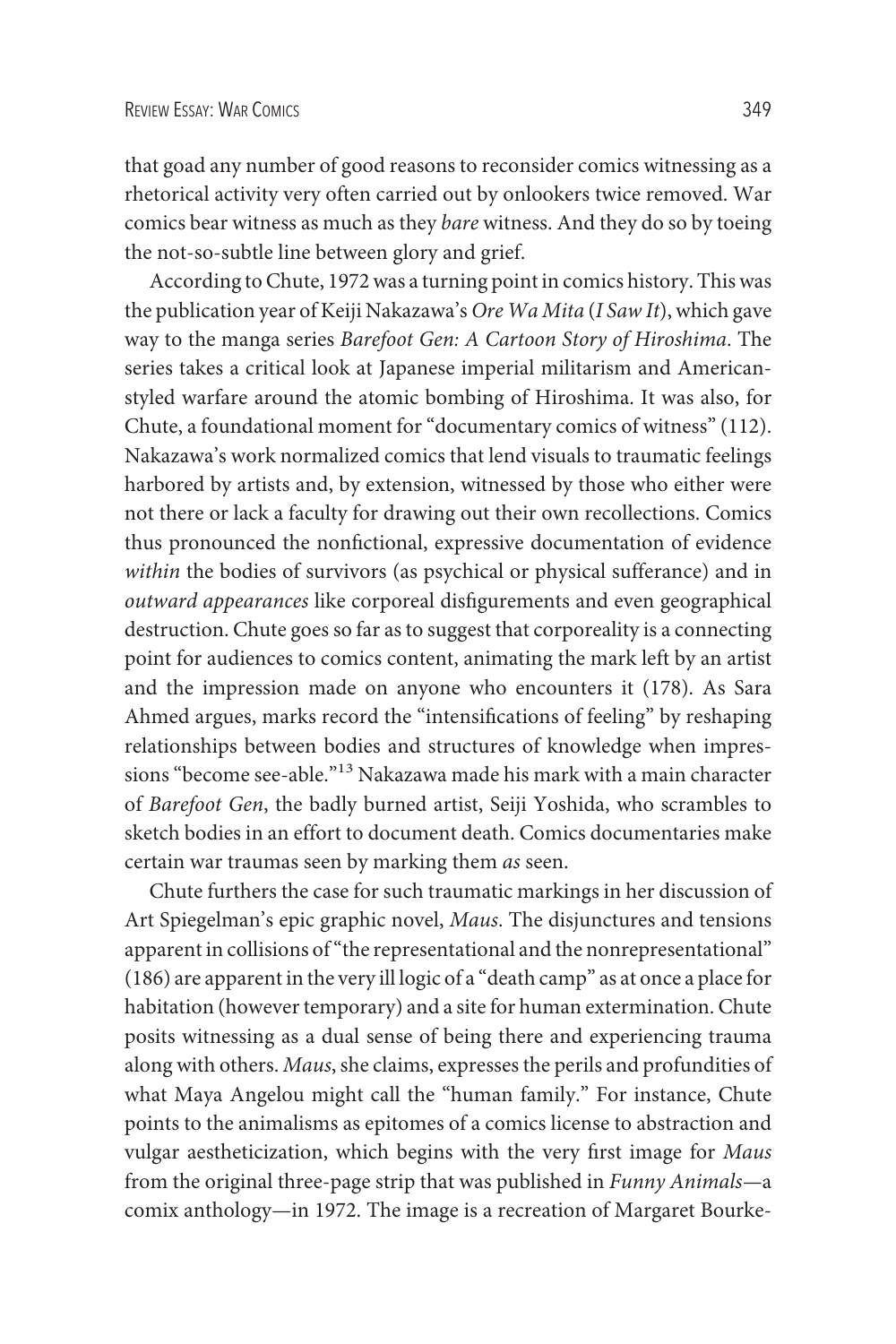White's iconic photograph of the Third Army's liberation of Buchenwald in April 1945, and it exemplifıes the entire two-book compilation of *Maus*. "*This is what it was like*, these pictures seem to say," reads *Time*'s reflection on the original document of Nazi atrocities during the Holocaust. "*This is what happened. This is the moment. This is what we remember*."14 Chute adds to this sentiment by sharing the inspiration Spiegelman derived from the Adolf Eichmann trial, from Justin Green's comic book *Binky Brown Meets the Holy Virgin Mary* (1972), and from numerous postwar narratives printed in Polish, Yiddish, and Ukranian small-press pamphlets. In many ways, Chute's argument was made by Robert S. Leventhal in his 1995 essay on *Maus* as a "working-through" comic of war trauma that subverts cultural norms of showing and telling "the traces" of our "broken connection to the past and to history."15 What Chute adds is the urgency in documentary comics of witnessing war to *un*make perspectives that trauma cannot be cohabited by those who saw (and still feel) it fırsthand and those who have been made to see (and feel) it in new ways.

Scott's views of comics complement Chute's book in his transhistorical analysis that makes clear how little changes when one looks upon war in light of *hamartia* as a national flaw, with human error as the shared foundation for our age-old comedies of armed conflict. Scott argues that comics have long expressed a clash of war cultures, one of which sees warfare as the last but no less crucial resort of America-the-Good and the other that sees it as the nadir of politics by other means. Scott's history is extensive. It traverses a litany of examples from the Second World War through the War on Terror. And it includes the most recognizable comics from publishers like that of the DC Universe to those from Apple Comics, which operated briefly in the late 1980s and early 1990s but nevertheless published such works as Don Lomax's *Vietnam Journal* (a comic that eventually inspired the *Gulf War Journal*).<sup>16</sup> Lomax's work was known for its "quasijournalistic approach" to the representation of "brutal facts" and broader themes of the barbarity, immorality, grotesquery, and debauchery of American war makers (81). This approach drives Scott's own sense of so-called "combat realism" in comics as a euphemism for combat *trauma*.

If 1972 was indeed a turning point for war comics, it is no surprise to read Scott's observation that, during the Vietnam era and thereafter, the public was exposed to "more personalized, autobiographical accounts" of warfare (69). In WWII, to be prowar was to be pro-America. Antiwar attitudes existed.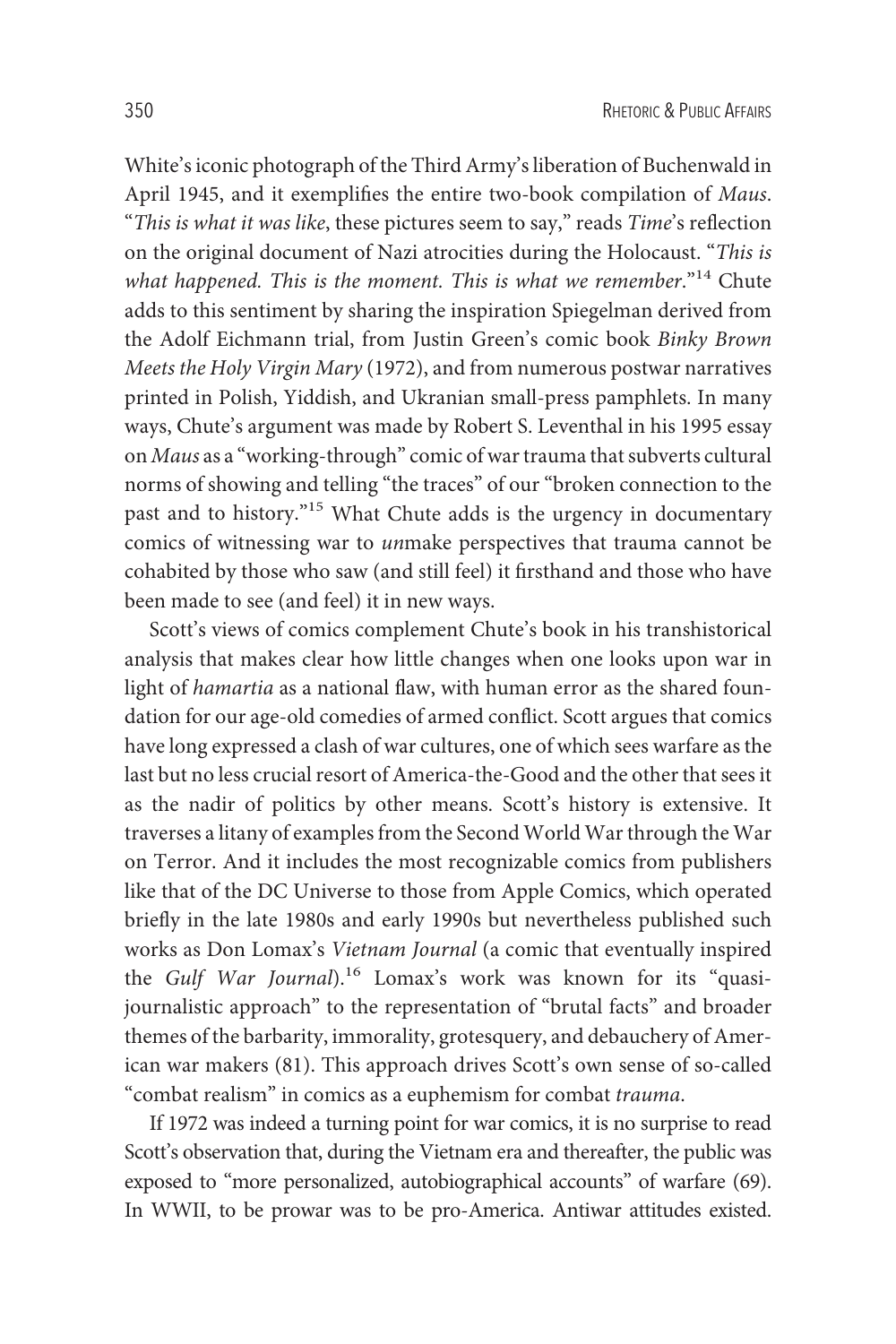However, they were largely subsumed in righteous mobilizations of citizens and soldiers alike against the malevolence of Nazism. Even at the outset of the Cold War and the height of McCarthyism, political vigilance and cultural vengeance prevailed in war comics that situated American militarism as a force for putting might on the "right" side of history. Yet, as Scott argues, from the Korean War through the war in Vietnam, WWII-era images of morality, heroism, and nostalgia resurged in war comics that detailed real-life standpoints of soldiers and the corruptions of wartime citizenries. In the 1950s, comics like*Two-Fisted Tales* and *Frontline Combat* recalled "fear and indecision rather than steely resolve" (45), with portrayals of gruesome imagery that were so countervailing to American sentimentality that in 1954 Congress instituted the Comics Code so publishers might police content and prohibit anything that sullied American patriotism. But, whereas many prowar comics like DC's Tales of the Green Beret and *Star-Spangled War Stories*followed news that supported military efforts as well as offıcial government lines, antiwar comics like *Blazing Combat* and even *MAD* magazine travestied the consequences of American foreign policy and pugnacity. The underground comix movement, too, contributed alternative histories and confrontational takes on civic identity, as in Julian Bond's *Vietnam: An Antiwar Comic Book*, and *The Legion of Charlies*, which compared military exploits in the My Lai Massacre to the murderous rampage of the Manson Family. Plainly, "graphic violence" has become the literal and fıgurative marker for expressing heroic (and *un*heroic) military activities (Chute, 126) and for materializing the stresses and strains of combat.

Consequently, another key reminder in Scott's study is that wartimes are moments of crisis. The facts of actual war are hard. The comeuppance of sufferance is cold. So, there is a trend in war comics of trying to reconcile, in Frank Capra's terms, "why we fıght." Notwithstanding cautionary tales, today's reconciliations turn more readily to "the futility of war" (Scott, 109). Historically, there are characters and rhetorical characteristics that trouble nationalistic artifıces of pride and prejudice. Sergeant Rock in *The 'Nam* is an antithesis to the "real American hero" of the *G.I. Joe* series. Frank Castle (a.k.a. the Punisher) and Captain America compose a Janus face of American militarism, one hawkish on principle, the other warlike out of necessity. Then there are out-and-out fantasies like the involvement of Superman, Spider-Man, and the X-Men in post-9/11 culture, whereby the worlds of superheroes meet the realities of global warfare. It is unsurprising that, with all the bastardized patriotism and frustrated nationalism that he fınds across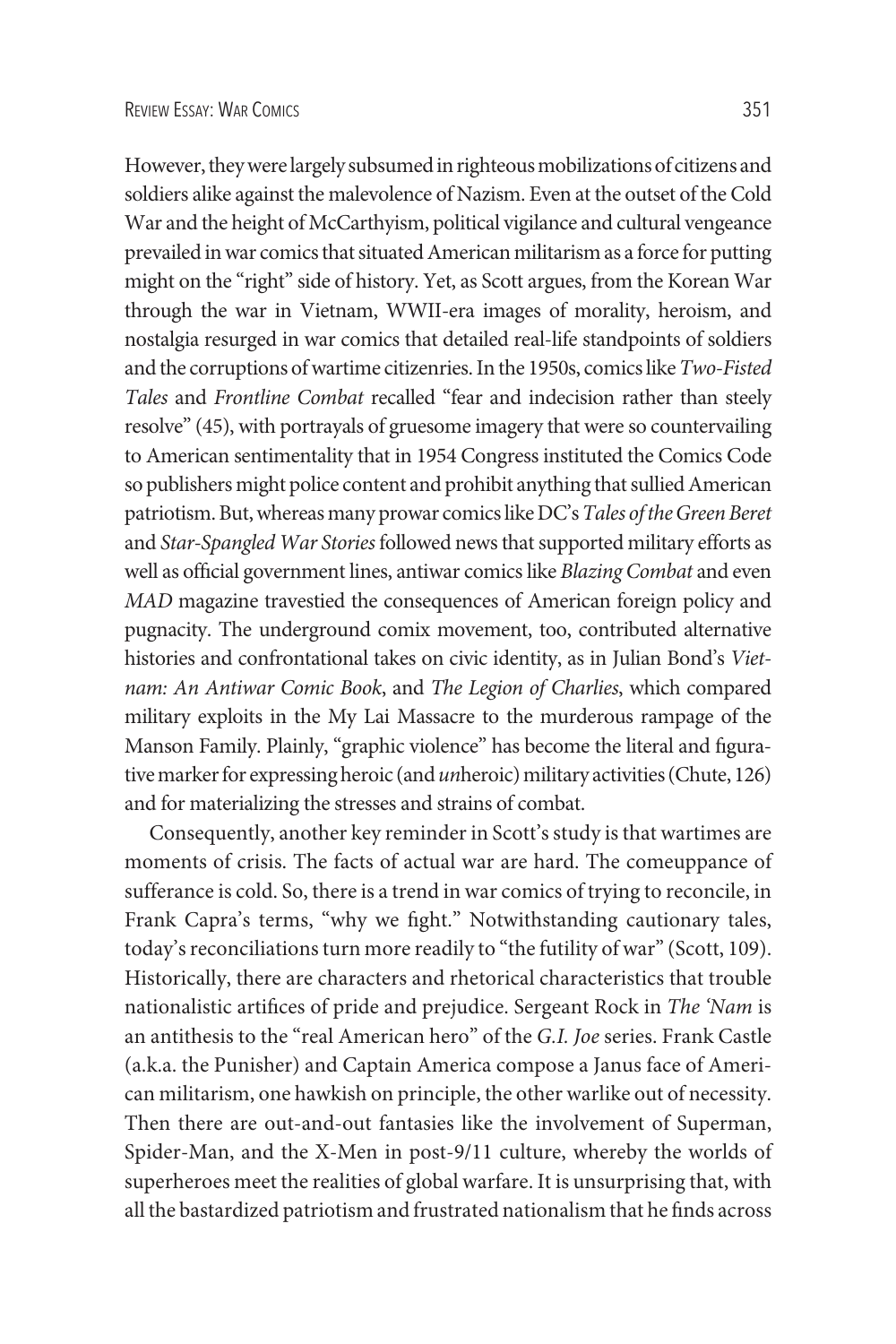U.S. war cultures, Scott turns to the works of Garth Ennis (creator of the Punisher) and his darkly comic documentaries. While Marvel was busy reviving Captain America as a super soldier for all wartimes, Ennis was writing things like *Born* (2003) and *Fury: Peacemaker* (2006) and developing storylines of cannibalism on the Russian front in WWI, debaucheries of Allied troops, soldiers and war profıteers making deals with the devil, and so on. The utmost trauma of warfare is that "fıgures of fantasy" often show themselves to be fıgures of farce (126). So it is that, for Scott, a driving force of *comics* realism is the traumatic display of ever "more graphic depictions of war's danger and destruction" (135). Such depictions, following Ennis, are the very stuff of "the Great Beast" that was born of the military-industrial complex.

To round out these pictures, Knopf does the important work of illuminating public understandings of combat experiences andwar traumas by going back to those who report from battle zones. Both Chute and Scott make similar gestures with their references to, say, Joe Sacco. Chute devotes an entire chapter to Sacco's "comics journalism" and his realistic accounts of "the complexities of particular, war-torn ordinary people" (201). Across four major works—*Palestine* (1994), *Safe Area Gora*ˇ*zde* (2000), *The Fixer*(2003), and *Footnotes in Gaza* (2009)—Sacco, says Chute, reincarnates testimonies provided by witnesses to war traumas, transforming atrocities into "an ethics of attention" (249). Scott, too, sees in Sacco a comics artist willing to exhibit war cultures at war with themselves and to report on their "frustration, sadness, and agony" (98). During the Iraq War, Sacco published comics like "Complacency Kills" and "Trauma on Loan" to deal with the trials and tribulations of American soldiers as well as the tortured lives of Iraqi prisoners of war. Sacco's comics depict the paradox of humanizing warfare by putting its all-too-real (and all-too-rhetorical) carnage on display.

While acknowledging that war comics basically provide histories of violence, Knopf argues they reveal how artists at arms characterize military comradeship. They do so, in Knopf's view, by channeling both light and dark humor to record the horrors and the humdrums of combat. These records are evident in comics that make it from the battlefıeld to the discourses of the body politic, like the Kilroy graffıti, Mort Walker's "Beetle Bailey," or Tad Foster's *The Vietnam Funny Book (an Antidote to Insanity*). Knopf points out how military cartoonists have long generated a comics oeuvre for taking on war troubles in droll amusement, from coping with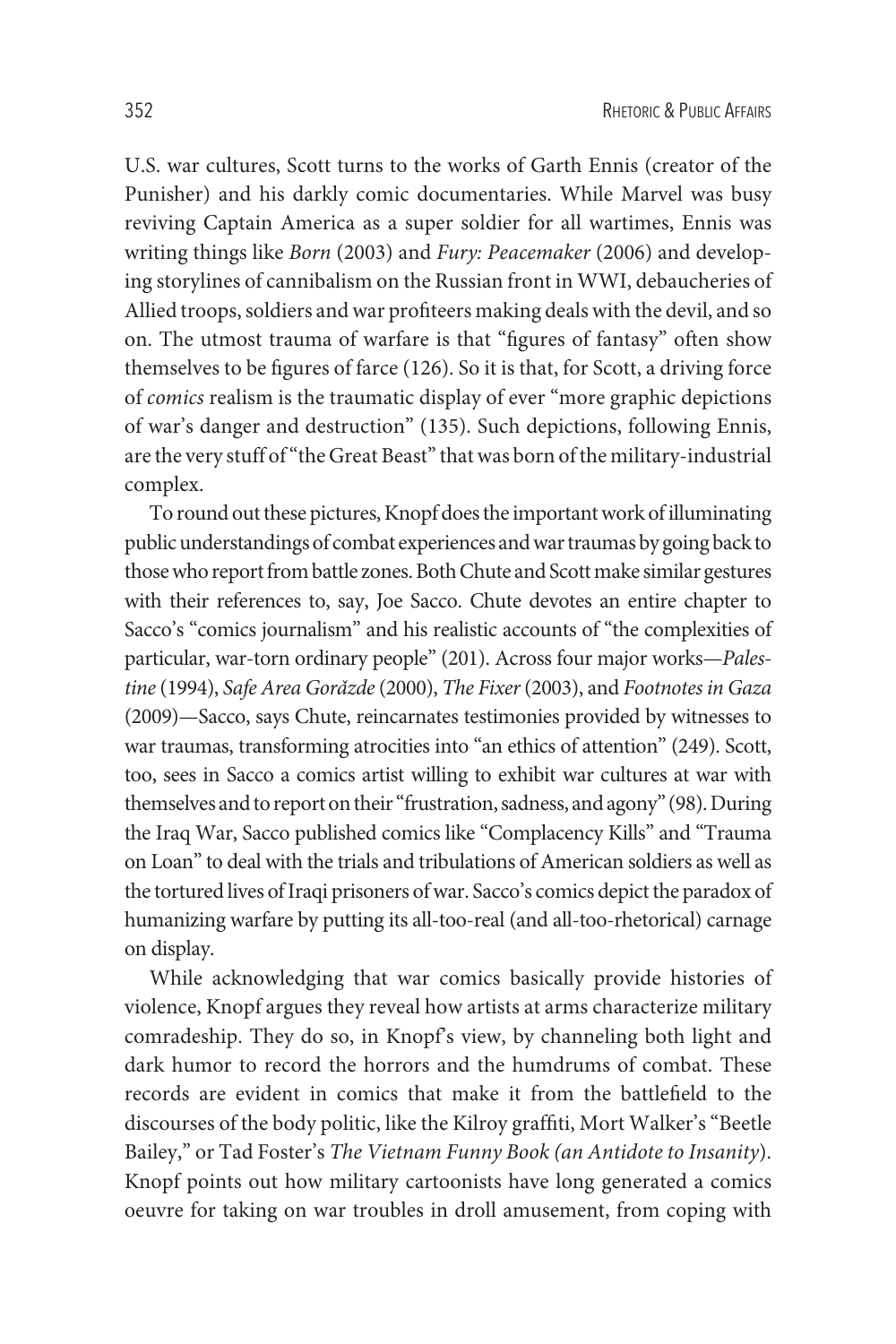posttraumatic stress through training (and educating the public) to recruiting new blood—all with an unstated assumption that, whether or not warfare makes sense, we are all in it together.

Beyond the overarching rhetorical vision of "comrades at arms" in soldier-drawn war comics (Knopf, 155), there is an underlying theme that comics constitute a rhetorical force for nugging and exposé. The traditions, customs, and shared wisdoms—in short, the doctrines—of an espirit de corps are all game for criticism in a comics space that is relatively safe for lambasts of the grunts as well as the brass. Still, Knopf's view of how comics document war sufferance is most apparent in her observations of friendenemy relations. One chapter accounts for outsiders and the "caricaturizations" that encapsulate them (81). Knopf's observations are familiar. Beasts, insects, sea creatures, and Huns, in addition to contrivances and contraptions, all make up a "visual shorthand" for stereotyping different degrees of dehumanized enemy others (75). In some cases, they are seen as barbarians and brutes recognizable by "facelessness, demons, death, illness and madness, torturers, rapists, aggressors, megalomaniacs, criminals, and strangers" (75). In others, they are defıned by images of "deadly bullets, shells, bombs, and planes" (78). Then there are characters in Eisner's military manual *PS, the Preventive Maintenance Monthly*, like Master Sergeant Half-Mast and Private Dope, or the core (read *corps*) principles as they appear in the guise of "Sad Sack," a namesake of a WWII-era comic book created by Sgt. George Baker.<sup>17</sup> *Doctrine Man* is a more contemporary Web comic series driven by "a cast of parodic superheroes, antiheroes, and sidekicks designed to reflect particular outlooks and practices in the U.S. military" (67). This cast includes characters like the Good Idea Fairy and the Ghost of Clausewitz. Mauldin's comics, too, put forth stock characters Willie and Joe, who are ragtag caricatures of soldiers unto themselves. They are also caricaturizations of the cruelties of enemies in the face of a war ethic that says kill or be killed, whether on the fıeld of battle or in the battlegrounds of rhetorical expression. Hence the signifıcance in Knopf's subsequent argument that civilians, or "sillyvillians" in a military argot, are embodiments of adversaries at home. There is no such thing as a spectrum with a military ethos on one end and a civilian ethos on the other (138). But, even if we share a view of the enemy, soldiers are often seen as broken citizens. Mauldin makes this case in *Willie and Joe Back Home* with his comics commentary on the trauma of reentry and reintegration. And Roger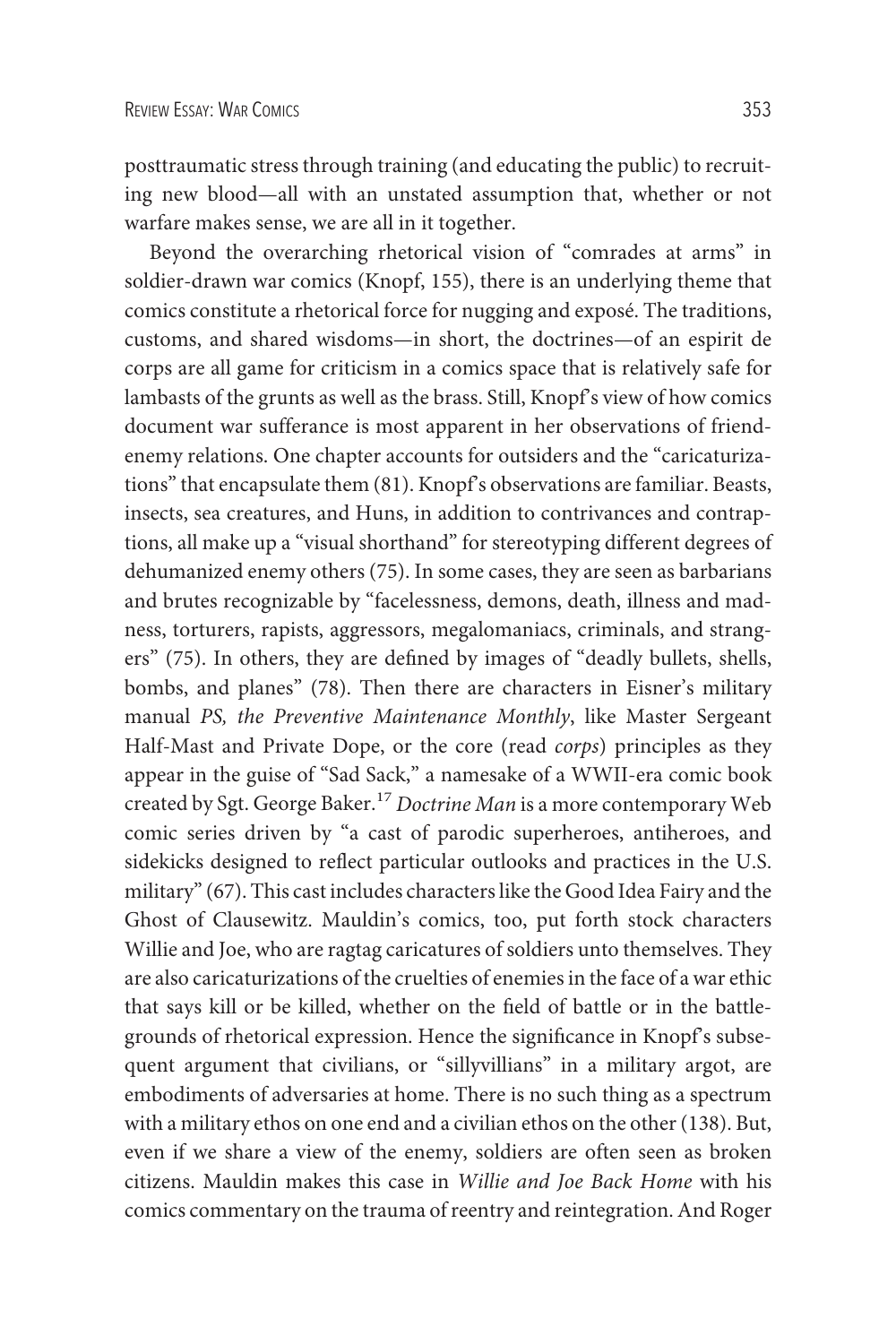Stahl has said as much in his identifıcation of so many deflections and dissociations that absolve U.S. body politics from civic responsibilities in wartimes. Following Knopf, "sillyvillians" are sometimes silly civilians and sometimes silly *villains*. The citizen-soldier divide lies in the differences between war cultures, with the military establishment representing one and those on the home front reflecting another.

In sum, it is not only that war comics alter the content of other portrayals of warring moralities, enemy corruptions, chauvinistic sexual politics, general human frailty, and the like. It is the *way* they visualize and verbalize these images with an admixture of realism in fantasy, deathly seriousness in ribaldry, and morality in a cohesive yet sometimes coerced morale. This is how a militarized *mythos* of the "good" life gets mired up in myths of "good" deaths, and how wartimes end up drawing out so much evidence of war itself as always already the same old story and the new normal.

### CONCLUSION: THE FOLLIES OF WAR

Of all deeds which win praise, isn't war the seed and source? But what is more foolish than to embark on a struggle of this kind for some reason or other when it does more harm than good to either side?

—Erasmus, In Praise of Folly (1511)

There is a powerful comic in Spiegelman's sketchbook. He drew it in April 2007. It was published in *Autophobia* (2008). The comic features 12 squares in a large grid. In the top is a sequence of images showing the growth of a boy to a man. "MAKE BOXES," reads some text. Then there is a picture of a skull. "FILL THEM." A live mouse. "CARTOONISTS." A combat scene. "AND UNDERTAKERS . . . " The skeleton of a dead mouse, and a thought bubble containing a question mark. "SAME BUSINESS." Chute references this drawing at the end of her chapter on Spiegelman's *Maus*. The reference fıts. As each of the books in this essay shows, war comics illustrate those who lived and died through armed conflict. But they also bring the dead back to life. War comics provide archives for reliving warfare in all of its fogs and fallouts. Those archives call anyone who bears witness to respond by (not) allowing history to be repeated.<sup>18</sup>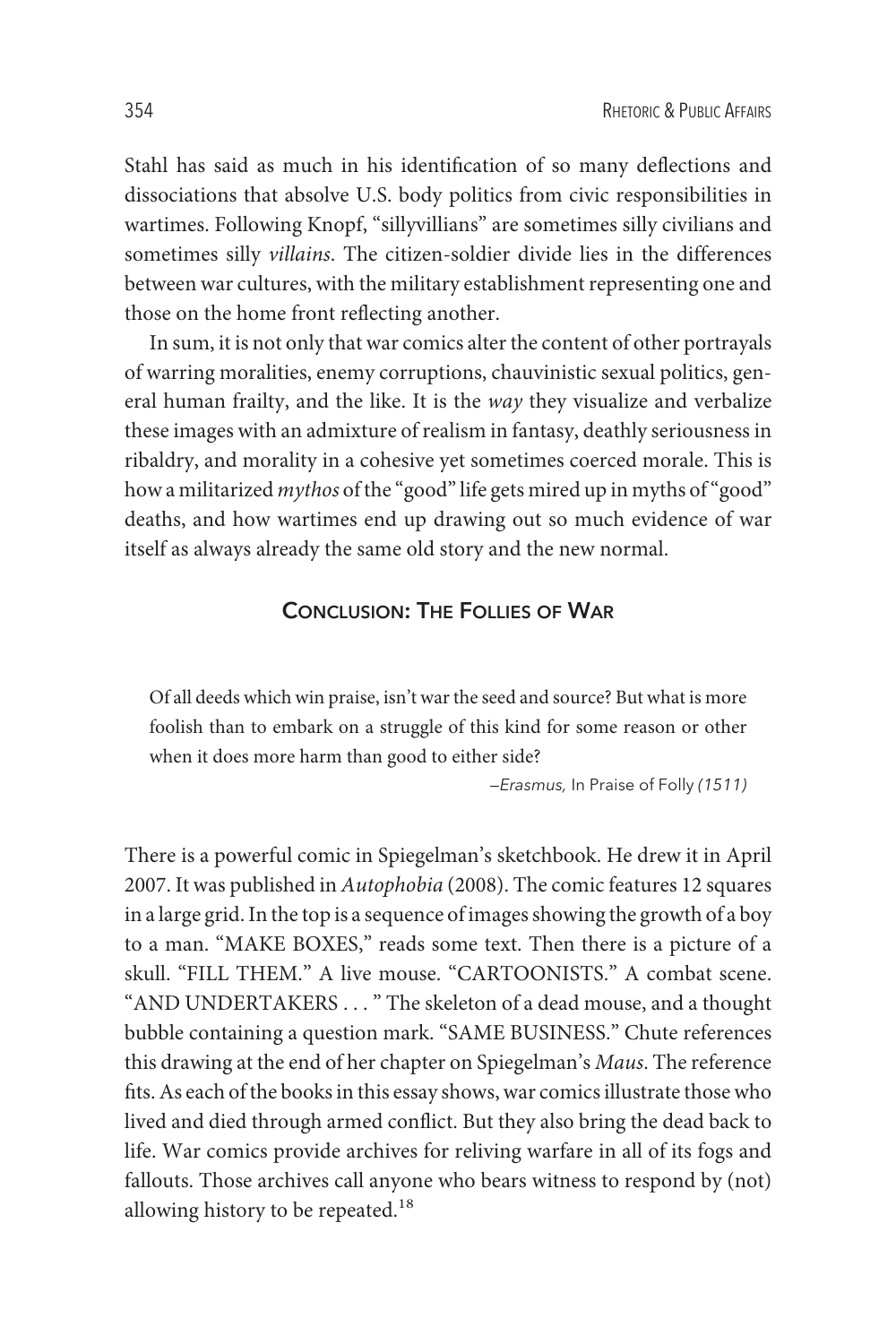In *Praise of Folly*, Erasmus writes that there is nothing more lofty or heroic than war, and yet nothing more foolish. War, in Erasmus's view, is the touchstone for an eternally recurring comedy of human error. And where some might see a situation in which generation after generation ends up laughing at such folly, Erasmus sees so many councils of war spoiling for a fıght that everyone will always lose. War comics thrive on this quandary, adding "falsities" to true-to-life wartime circumstances as a means of accounting for the absurdity, madness, and evil that urge comics artists to proclaim a la Taussig: "I swear I saw this!"<sup>19</sup> For Chute, comics are radically visible insofar as they recount and recuperate the sorts of traumas that originate at the nexus of what is (or was) seen, or not (223). Sacco demonstrated this when he documented the horrors in so-called United Nations– declared safe zones in Srebrenica with graphics of massacres and mass graves. Scott, in kind, acknowledges the power of comics to manage the everyday realities in an ever-widening war culture when he recalls Ted Rall's graphic novel *To Afghanistan and Back* (2003), a travelogue that "tells it like it is," at least "graphically speaking."<sup>20</sup> Finally, Knopf remarks on the role of testimonies about what one can expect as a member of the military, both on deployment and among ordinary citizens, by showing how soldier artists express the nonsense of war as no less real for its farcicality. All of this and more is no doubt why Erasmus preferred the ostensive disadvantages of peace to the false justices of war.

In the end, war comics seem to be about just this matter: doing justice to ways of seeing war by drawing out their banalities as well as their blind spots—thus it has been *documented*. If we are fated to repeat our follies, it is unwise to imagine that we could draw ourselves out of them. War comics offer assurance, though, that combat mindsets, mentalities, and even miseries can be redrawn. So maybe there is hope that, even though warfare cannot be unmade or undone, it can at least be expressed in a comics mode that will ever make traumas diffıcult to be unknown, unsaid, or unseen.

#### **NOTES**

1. The artist was James Montgomery Flagg, who illustrated the infamous "I Want You" poster long after he gained popularity for his comic strip, "Nervy Nat," which was published in *Judge* from 1903 to 1907.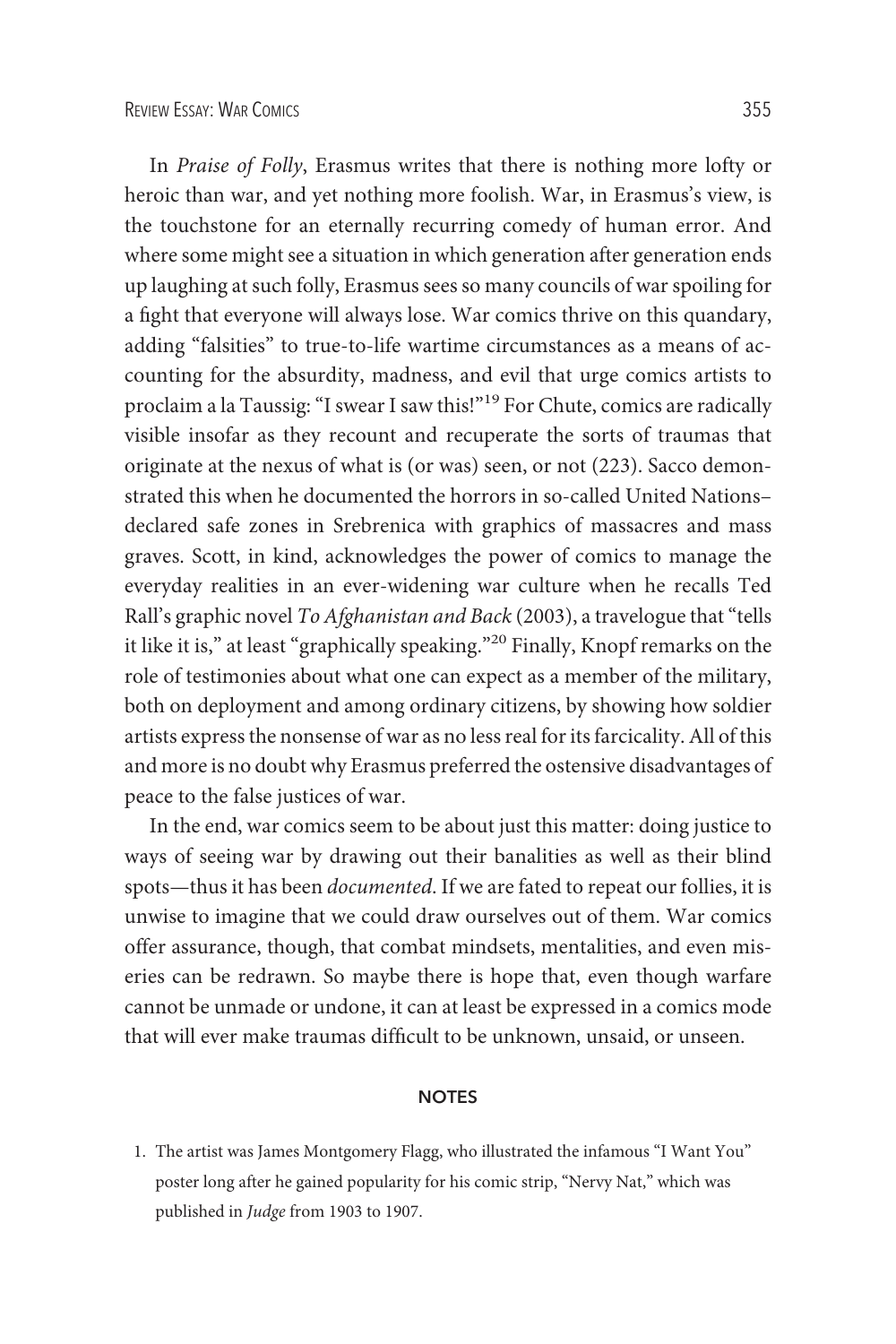- 2. SNAFU is military slang for the expression "Situation Normal: All Fucked Up" and the idiomatic inspiration for Private Snafu, the infamous star of numerous propaganda and instructional cartoons produced by Warner Bros. between 1943 and 1945.
- 3. I borrow this phrasing from Jessica Abel and Matt Madden, *Drawing Words and Writing Pictures: A Defınitive Course from Concept to Comic in 15 Lessons* (New York: First School, 2008).
- 4. Martin J. Medhurst and Michael A. DeSousa, "Political Cartoons as Rhetorical Form: A Taxonomy of Graphic Discourse," *Communication Monographs* 48 (1981): 197–236.
- 5. Note here that Hariman and Lucaites defıne photography in terms of a "mythic sense of eternal recurrence" (182). That is, they see a stoppage where Chute sees a sort of *dynamis*. See Robert Hariman and John Louis Lucaites, *No Caption Needed: Iconic Photographs, Public Culture, and Liberal Democracy* (Chicago, IL: University of Chicago Press, 2007).
- 6. Fantasy theme analysis as a form of rhetorical criticism dates back to the 1970s and 1980s, beginning with Ernest G. Bormann and taking shape with appraisals and appropriations by William L. Benoit, James W. Chesebro, Margaret E. Duffy, G. P. Mohrmann, Charles E. Williams, and others. It is somewhat out of vogue these days but reflects a persistent scholarly interest in how some (sets of) images encapsulate and/or evoke grand narratives.
- 7. Quoted in Judith Morgan and Neil Morgan, *Dr. Seuss & Mr. Geisel: A Biography* (New York: De Capo Press, 1996), 10.
- 8. David Kunzle, *Father of the Comic Strip: Rodolphe Töpffer* (Jackson: University Press of Mississippi, 2007), 116.
- 9. I borrow this phrase from William Booth of the *Washington Post*. See William Booth, "Docu-Trauma: For Political Films, the Box Offıce Is More Bombo than Boffo," *Washington Post*, November 2, 2004, *[http://www.washingtonpost.com/wp-dyn/](http://www.washingtonpost.com/wp-dyn/articles/A17419-2004Nov1.html) [articles/A17419-2004Nov1.html](http://www.washingtonpost.com/wp-dyn/articles/A17419-2004Nov1.html)*.
- 10. Scott McCloud, "The Visual Magic of Comics," lecture, TED, February 2005, *https://www.ted.com/talks/scott\_mccloud\_on\_comics.*
- 11. Michael A. Chaney, *Reading Lessons in Seeing: Mirrors, Masks, and Mazes in the Autobiographical Graphic Novel* (Jackson: University Press of Mississippi, 2016), 15, 16.
- 12. Chaney, *Reading*, 26.
- 13. Sara Ahmed, *The Cultural Politics of Emotion* (New York: Routledge, 2004), 24, 183.
- 14. Ben Cosgrove, "Behind the Picture: The Liberation of Buchenwald, April 1945," *Time*, October 10, 2013, *http://time.com/3638432/behind-the-picture-the-liberationof-buchenwald-april-1945/*.